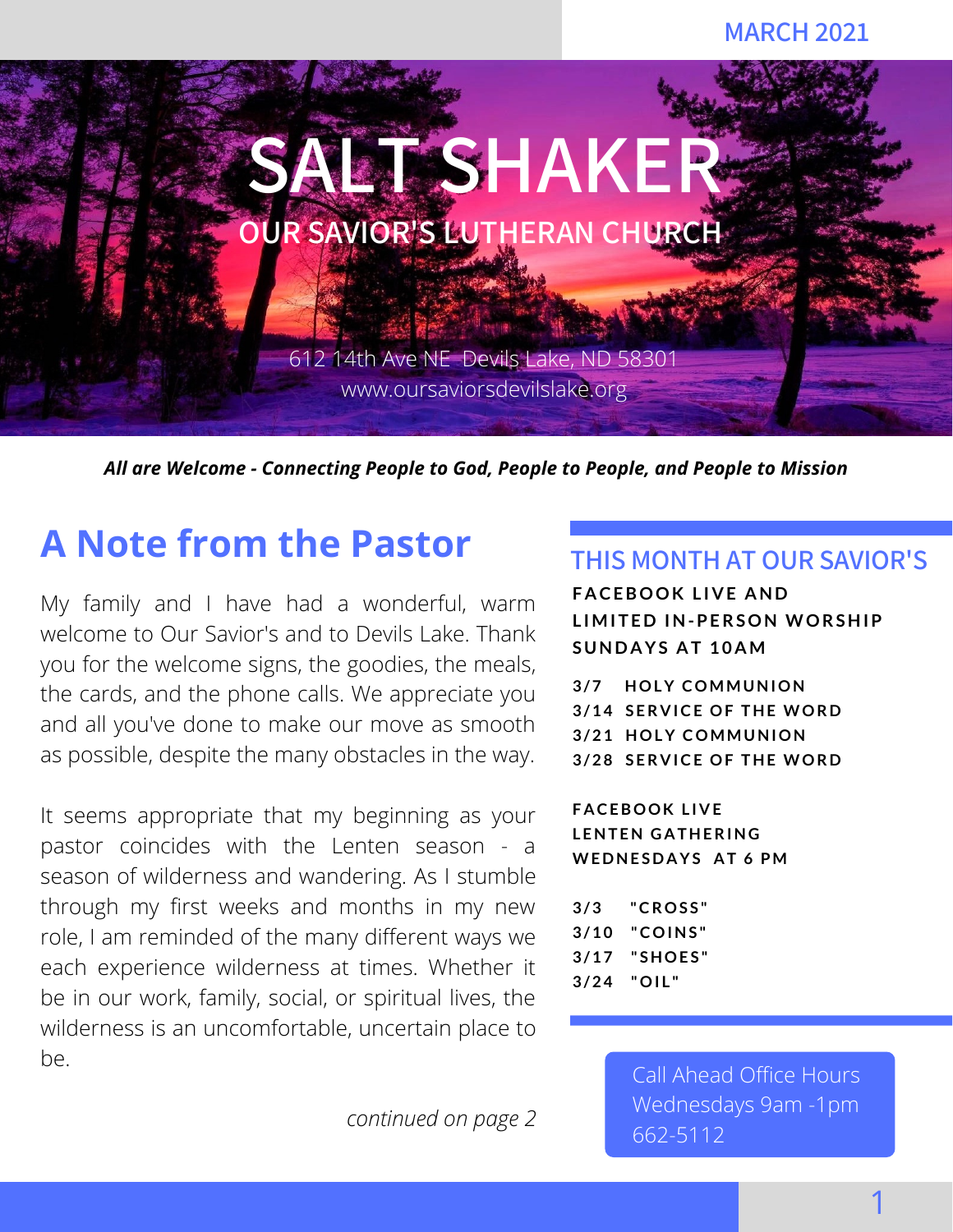### CONT. FROM PAGE 1

I am also reminded that God's resurrecting work happens, even in the wilderness. I consider dust, bread, crosses, coins, shoes, oil, and coats. . . and I see God at work, breathing into, nourishing, agitating, stewarding, accompanying, blessing, and equipping us into beloved community.

I invite you this Lenten season to join in our them "Lent in Plain Sight" so that we all might become more aware, through some of life's most ordinary objects, of God at work in our lives. Join in Sunday morning worship, when each week we'll consider another object, and join me on Facebook Live Wednesdays at 6 pm to dig a little deeper. Blessings on in this wilderness season. -Pastor JoHanna

## **OUR SAVIOR'S FINANCES**

### 2021 BUDGET \$210,967.00 **NE E D E D MONTHLY \$ 1 7 , 5 8 0 . 5 8**

| Date     | <b>Online Views</b> | In-Person |
|----------|---------------------|-----------|
| Jan $31$ | 149                 | 26        |
| Feb 7    | 159                 | 19        |
| Feb 14   | 380                 | 41        |
| Feb 17   |                     | 38        |
| Feb 21   |                     | 41        |
|          |                     |           |

Cash/Check: \$2996.00 Memorials: \$250.00 Simply Giving: \$2,815.00 Online Giving: \$1075.64 Total: \$7136.64

### Hope Center \$.00

### **Total Given through Feb 23: \$ 16924.58 Total Needed through Feb 28: \$35,161.16**

*For more information about the Simply Giving program, contact the church office at oslcoffice@gondtc.com or 701-662-5112.*

## **OUR SAVIOR'S COUNCIL**

Brad Benton - President, Property Jared Schlenker - Vice President, Outreach Devyn Halvorson - Secretary, Youth Luke Wavra - Treasurer Melissa Pavek - Care and Concern, Communication Kari Kempel- Worship Char Burthold - Faith and Fellowship

## **February Memorials**

In honor of **Julian Hagen** Given by Bonnie Hagen.

## **WE SALUTE YOU!**

**Shannon Teigen** for over four years serving as Financial Secretary of Our Savior's. We thank you for all you have done for Our Savior's in always keeping our financial book keeping up to date and accurate.

## **We Thank You**

### **Darwin Pederson**

for improving our sound on Facebook Sunday mornings and now Wednesdays too.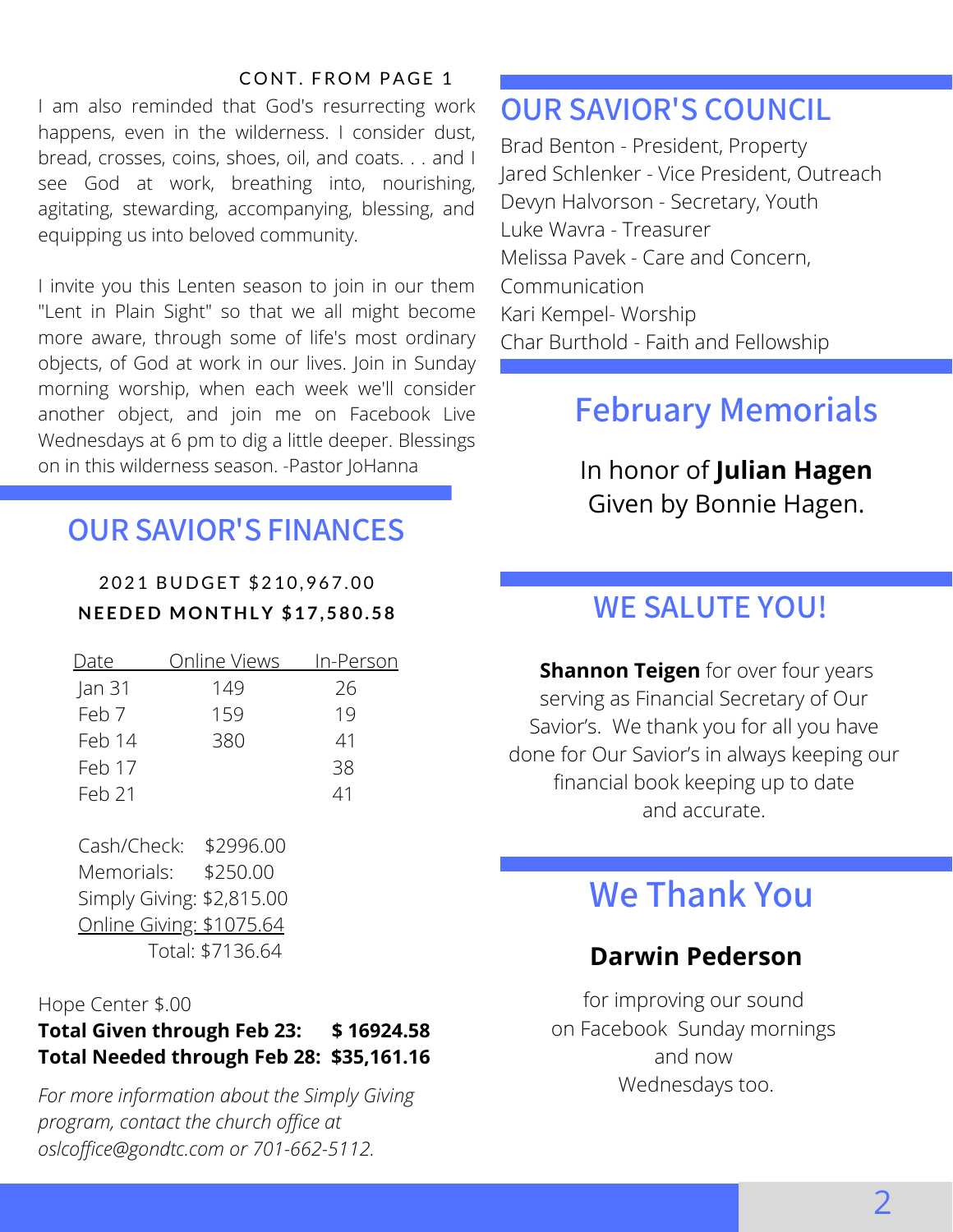# **World Day of Prayer USA 2021**

(usually held first Friday in March) From the keyboard of Deloris Stenseth

Greetings to each of you! This year's World Day of Prayer, USA, is cancelled due to the COVID-19 Pandemic. It is our hope that you will still continue to pray for the countries around the world. This year's country was the country of Vanuatu. Vanuatu is a Pacific island nation located in the South Pacific Ocean.

The theme for this year is "Build on a Strong Foundation:. The theme is based on Matthew 7:24 "Therefore everyone who hears these words of mine and puts them into practice is like a wise man who built his house on the rock". This sentence is found in the final paragraph in Jesus' greatest teaching; The Sermon on the Mount. We are to "love one another!" Fod commands this of each of us.

World Day of Prayer will resume next year. Please watch for announcements at that time God bless you, one and all.

## **PRAYER CHAIN**

Mary Halldorson Stan Sigette Ella Fernandez Derrel Britsch Claudia Stoe Janet Hanson Char Burthold Matt Follman's family

**Please contact the church office directly if you have a prayer request.**

## **FAITH FORMATION UPDATE**

While our church remains in Phase 1, Faith Formation, confirmation, and other youth activities will continue to be on hold.

We are looking for a new Faith Formation Director, and will post the position on Facebook and on sites like Indeed and JobsND as soon as we have the job description and other details finalized. In the meantime, if you or anyone you know might be interested in the position, please contact the church office.

# **WELCOMING PARSONAGE CHALLENGE**

A group of members have come together to challenge you to give a total of \$8,950 to make our parsonage as welcoming as possible for our new pastor and her family. Each dollar given will be matched by this group of generous donors, for a total of \$17,900. Donations may be brought into the church or given [online](https://www.aplos.com/aws/give/OurSaviorsLutheranChurch1/general) at [oursaviorsdevilslake.org](https://www.oursaviorsdevilslake.org/) with the designation of "Parsonage Welcoming Fundraiser."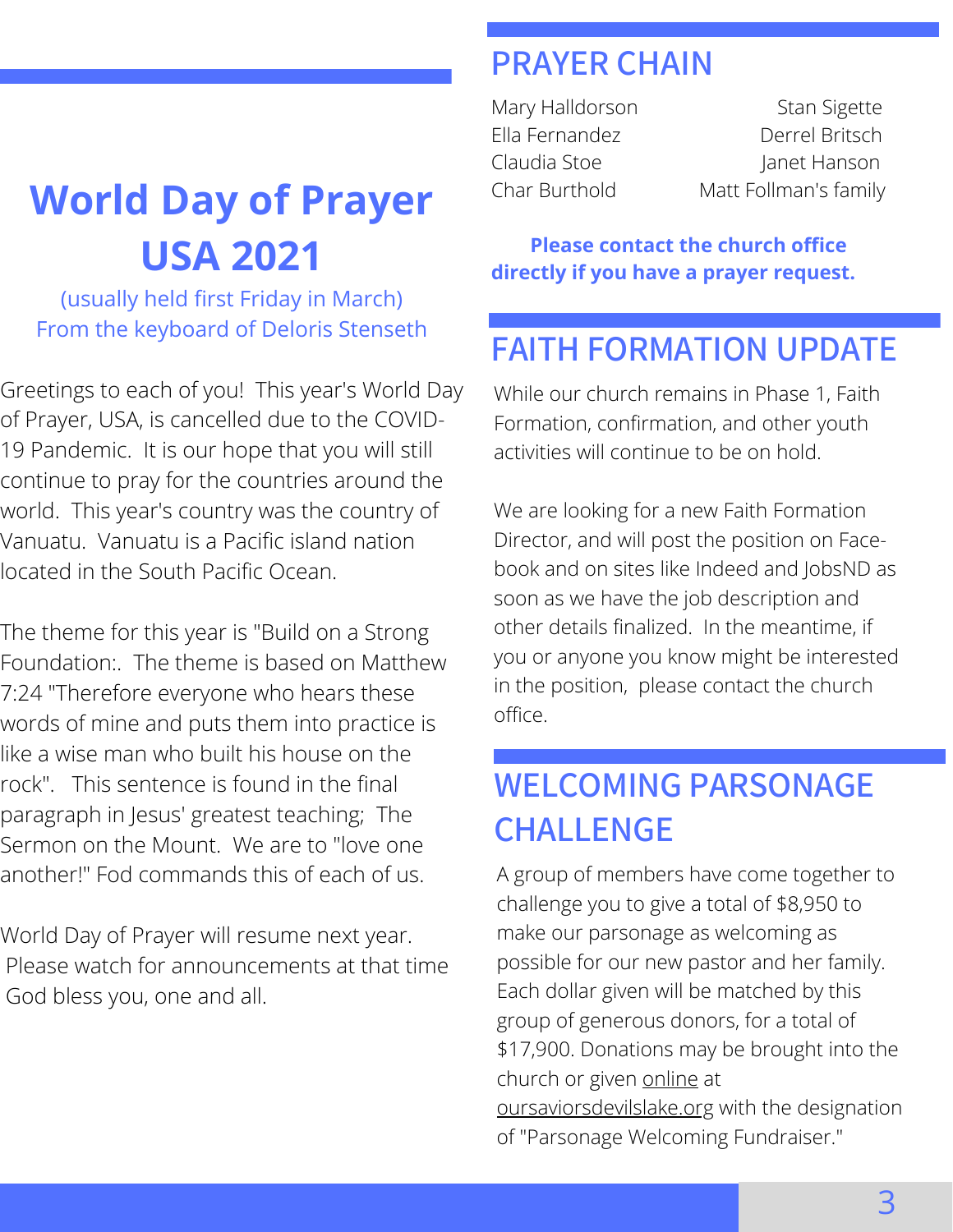### **Our Savior's Lutheran Church Council Meeting Minutes**-Draft **February 10, 2021**

*OSLC Vision: "All Are Welcome. Connecting…People to God, People to People, and People to Mission" OSLC Mission: We are a caring family of God's children, growing in faith, spreading His word, and doing his work in the community and beyond.*

*CALL TO* **ORDER:** President Brad Benton called the meeting to order at 5:52 p.m.

**ATTENDING:** Brad Benton, Char Burthold, Kari Kempel, Melissa Pavek, Pastor JoHanna Buchholz, Linda Duerr

**APPROVAL OF AGENDA:** Char made motion, Kari Seconded. Motion carried.

**APPROVAL OF MINUTES:** Melissa made motion, Char seconded. Motion carried.

**TREASURER'S REPORT:** Luke was not present, but Brad covered the Western State Bank Account Statement for January.

**APPROVAL OF BILLS:** Kari made a motion to approve the bills for the month of February of \$1,330.26. Pastor JoHanna seconded. Motion carried.

**PASTOR'S REPORT:** Pastor JoHanna has one Baptism on February 28 after service. Discussed Lent season with using Lent in Plain Site and having an Ash Wednesday Service at 6pm.

### **OLD BUSINESS:**

Our Savior's Church will remain in Phase 1.

Annual Meeting held on January 24 with quorum of 53 members present. Congregation voted and approved:

- Council Members First Term: Rachel Lindstrom, Susan Olson, and Amber Lambrecht
- Council Member Second Term: Devyn Halvorson
- Synod Assembly Delegates: Penny Roher and Lindsay Roher & 1 additional delegate that council can choose later in year closer to assembly in August if needed.
- 2021 Budget approved

Buchholz family arrived on February 2. Pastor JoHanna's first day was February 8.

Daycare expansion discussion with Bethany and Brad determined

swapping the nursery room with a daycare storage room was the best option. Since the daycare was already using the storage room, there is no change to the current space being utilized or a need to increase the daycare monthly rent payment. Brad will coordinate with Ed to move nursery signs to new location.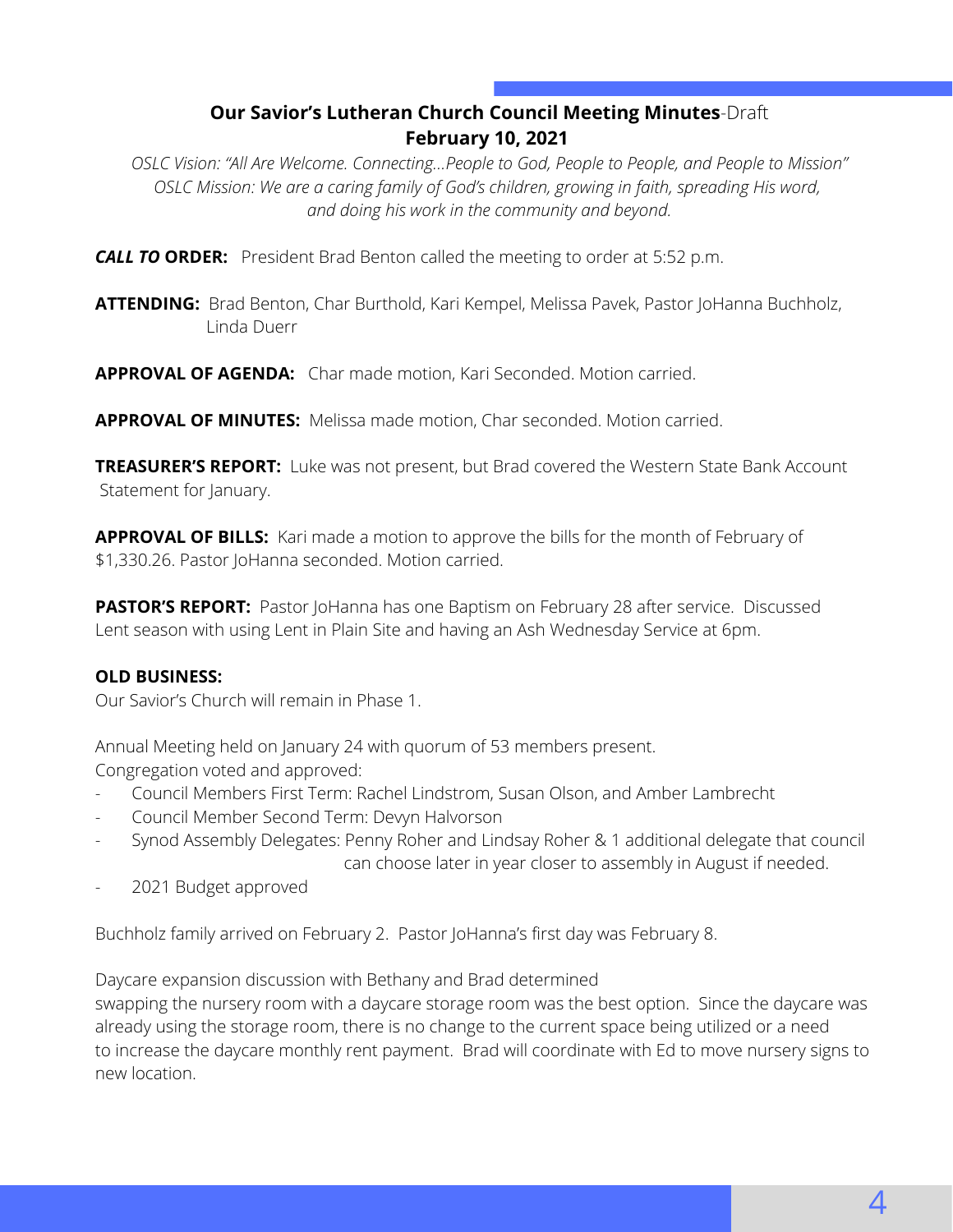### COUNCIL MEETING Draft MINUTES, CONTINUED

### **NEW BUSINESS**

Parsonage Water Damage update. Insurance Company has authorized additional payment of \$2,925 for rental property for 3 months at \$975 per month. Will need to submit rental property bills to

Insurance Company. Electrical bid proposal of \$8,115 is still with Insurance Company and not approved yet to begin the electrical work, but should be by February 16.

Personnel Committee is reestablishing with council member Char to begin working with other Congregation members for the advertising and interviewing process for Faith Formation Director, Communication Director and Financial Secretary positions. Char will be looking for an additional four congregation members to be on committee.

Administrative Assistant Position: In the short term with training in Pastor JoHanna and the absence of a Communication Director Position council made the following motion:

Motion: To increase the Administrative Assistance Position weekly hours to 30 hours a week from February 8 thru April 2, an increase of 10 additional hours a week for 8 weeks. Brad made motion, Char Seconded. Motion carried. Pastor JoHanna's Installation service scheduled for February 21. The ELCA Bishop Tessa Moon Leiseth wants to attend as the presiding minister. Facebook Live audio upgrade options are being put together by Darwin Peterson. He will select an option and present the best option to the council for how we can integrate our audio system into our current phone to boost the audio through Facebook Live.

Laptop purchase for Pastor JoHanna. Pastor JoHanna will find a laptop that meets her needs and will request an approval vote through the council to make the purchase by email between council meetings.

Confirmation groups are being planned by Pastor JoHanna to start in the near future. Pastor JoHanna asked about past adult congregation members that could also assist. More information will be put out through emails and Salt Shaker once plans are completed.

#### **MINISTRY REPORTS:**

Outreach & Stewardship- Nothing to report Communication/Care & Concern- Nothing to report Property- Brad will continue to work with Insurance Company and contractors for the parsonage repairs. Still projecting an April completion date. Faith & Fellowship- Nothing to report Youth – Nothing to report Communion Dates:

### **Worship- Sunday Service Support:**

**Usher Dates:** 14 FEB – Brad, 17 FEB – Melissa, 21 FEB– Char, 28 FEB – Jared, 7 MAR – Char **Facebook Live Dates:** 14 FEB – Luke, 17 FEB – Kari, 21 FEB – Kari, 28 FEB – Luke, 7 MAR – Luke **Communion Dates:**

17 February, 21 February, 7 March, 21 March

**IMPORTANT DATES:** 17 February (Ash Wednesday)